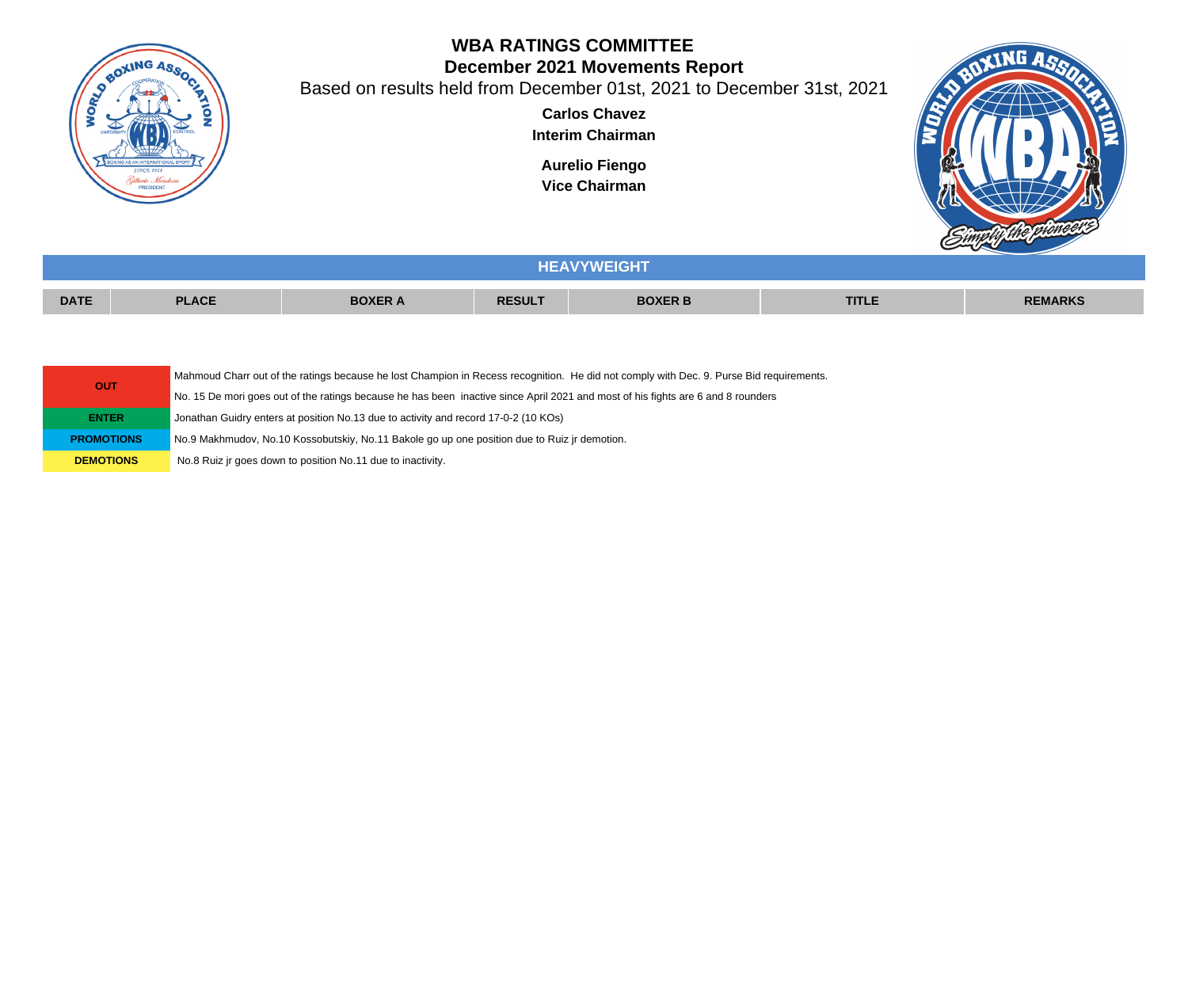## **CRUISERWEIGHT DATE PLACE BOXER A RESULT BOXER B TITLE REMARKS** 12-11-2021 ALMATY KAMSHYBEK KUNKABAYEV WTD 7 STEVEN WARD WBA GOLD BAURZHAN ISKAKOV DINMUKHAMMED ABAIKHAN PAUL TUZINDE

| OUT               | No. 15 Lerena goes out of the ratings due to inactivity.                                                                    |
|-------------------|-----------------------------------------------------------------------------------------------------------------------------|
| <b>ENTER</b>      | Noel Gevor Mikaelya enters at position No.15 due to activity and record 25-2-0 (11 KOs)                                     |
| <b>PROMOTIONS</b> | No.9 Kunkabayev goes up to position No.4 because he won WBA Gold Championship                                               |
| <b>DEMOTIONS</b>  | No.4 Billam-Smith, No.5 Arslan, No.6 Glanton, No.7 Mccarthy, No.8 Cieslak go down one position due to Kunkabayev promotion. |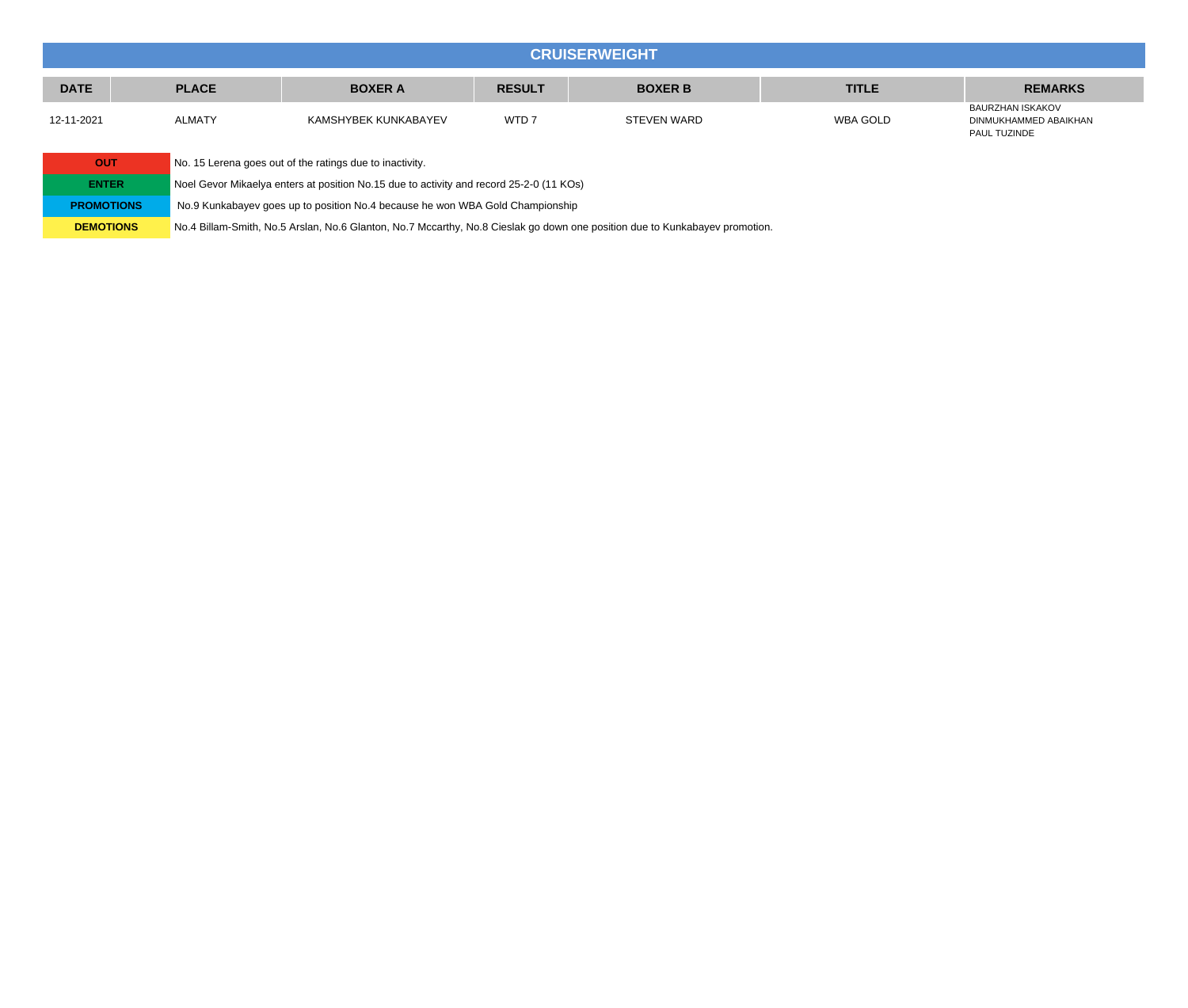| <b>LIGHT HEAVYWEIGHT</b> |                                                                                                                                                                 |                                                                      |                                                                                                 |               |                     |                        |                                                                                            |  |
|--------------------------|-----------------------------------------------------------------------------------------------------------------------------------------------------------------|----------------------------------------------------------------------|-------------------------------------------------------------------------------------------------|---------------|---------------------|------------------------|--------------------------------------------------------------------------------------------|--|
| <b>DATE</b>              |                                                                                                                                                                 | <b>PLACE</b>                                                         | <b>BOXER A</b>                                                                                  | <b>RESULT</b> | <b>BOXER B</b>      | <b>TITLE</b>           | <b>REMARKS</b>                                                                             |  |
| 12-11-2021               |                                                                                                                                                                 | <b>EKATERINBURG</b>                                                  | <b>DMITRY BIVOL</b>                                                                             | <b>WUD 12</b> | <b>UMAR SALAMOV</b> | <b>WBA SUPER WORLD</b> | GIUSEPPE QUARTARONE 119 - 109<br>ANDREI BOLYASOV 118 - 110<br><b>JOERG MILKE 118 - 110</b> |  |
|                          |                                                                                                                                                                 |                                                                      |                                                                                                 |               |                     |                        |                                                                                            |  |
|                          | No. 11 Arthur goes out of the ratings because he lost by KO4 against a Not Rated.<br><b>OUT</b>                                                                 |                                                                      |                                                                                                 |               |                     |                        |                                                                                            |  |
| <b>ENTER</b>             |                                                                                                                                                                 |                                                                      | Tewa Kiram enters at No.13 due to activity and record 46-1-0 (33 KOs)                           |               |                     |                        |                                                                                            |  |
|                          |                                                                                                                                                                 |                                                                      | No.4 Ramirez goes up to position No.2 because he won Eliminator Fight against Yunieski Gonzalez |               |                     |                        |                                                                                            |  |
| <b>PROMOTIONS</b>        |                                                                                                                                                                 |                                                                      | No.6 Dirrell, No.7 Azeez go up one position due to Gonzalez demotion.                           |               |                     |                        |                                                                                            |  |
|                          |                                                                                                                                                                 |                                                                      | No.9 Richards goes up to position No.7 due to Gonzalez demotion.                                |               |                     |                        |                                                                                            |  |
|                          |                                                                                                                                                                 | No.14 Chevalier goes up to position No.11 because he won last fight. |                                                                                                 |               |                     |                        |                                                                                            |  |
|                          | No.2 Buatsi, No.3 Smith go down one position due to Ramirez promotion. No.5 Gonzalez goes down to position No.9 due to losed againnst Gilberto Ramirez by TKO10 |                                                                      |                                                                                                 |               |                     |                        |                                                                                            |  |
| <b>DEMOTIONS</b>         |                                                                                                                                                                 |                                                                      | No.5 Gonzalez goes down to position No.9 because he lost against Gilberto Ramirez by TKO10      |               |                     |                        |                                                                                            |  |
|                          |                                                                                                                                                                 |                                                                      | No.13 Perez Castillo goes down one position due to Chevalier promotion.                         |               |                     |                        |                                                                                            |  |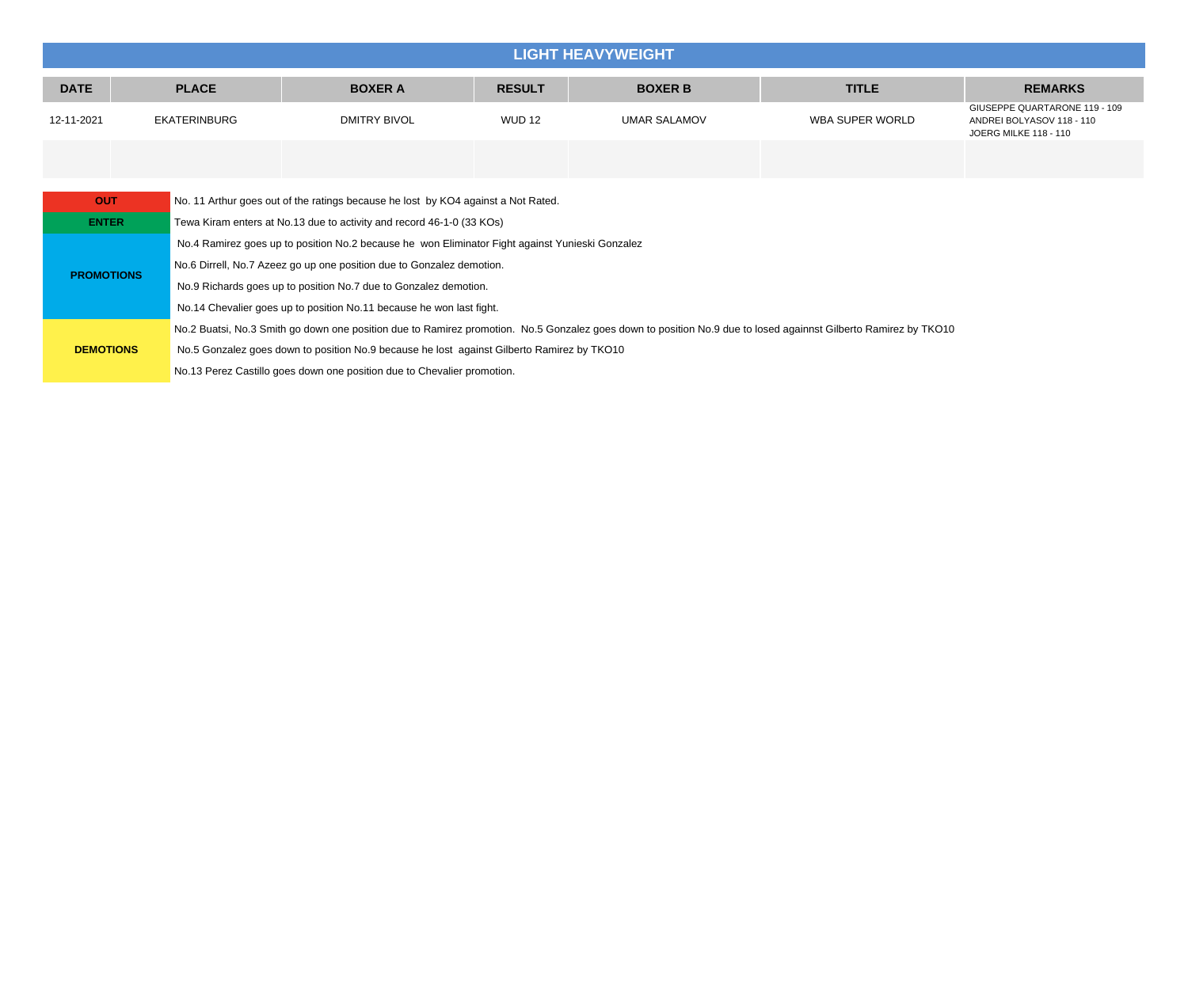|             | <b>SUPER MIDDLEWEIGHT</b> |                  |               |                    |              |                                                           |  |  |
|-------------|---------------------------|------------------|---------------|--------------------|--------------|-----------------------------------------------------------|--|--|
| <b>DATE</b> | <b>PLACE</b>              | <b>BOXER A</b>   | <b>RESULT</b> | <b>BOXER B</b>     | <b>TITLE</b> | <b>REMARKS</b>                                            |  |  |
| 12-18-2021  | <b>MINNESOTA</b>          | DAVID MORRELL JR | WTKO 4        | <b>ALANTEZ FOX</b> | WBA WORLD    | <b>LYNNE CARTER</b><br>TIM CHEATHAM<br><b>JESSE REYES</b> |  |  |

| <b>OUT</b>        | No. 10 Fox goes out of the ratings because he lost his last fight                                      |
|-------------------|--------------------------------------------------------------------------------------------------------|
| <b>ENTER</b>      | Daniel Jacobs enters at position No.10 due to record 37-3-0 (30 KOs) and he is a former world champion |
| <b>PROMOTIONS</b> |                                                                                                        |
| <b>DEMOTIONS</b>  |                                                                                                        |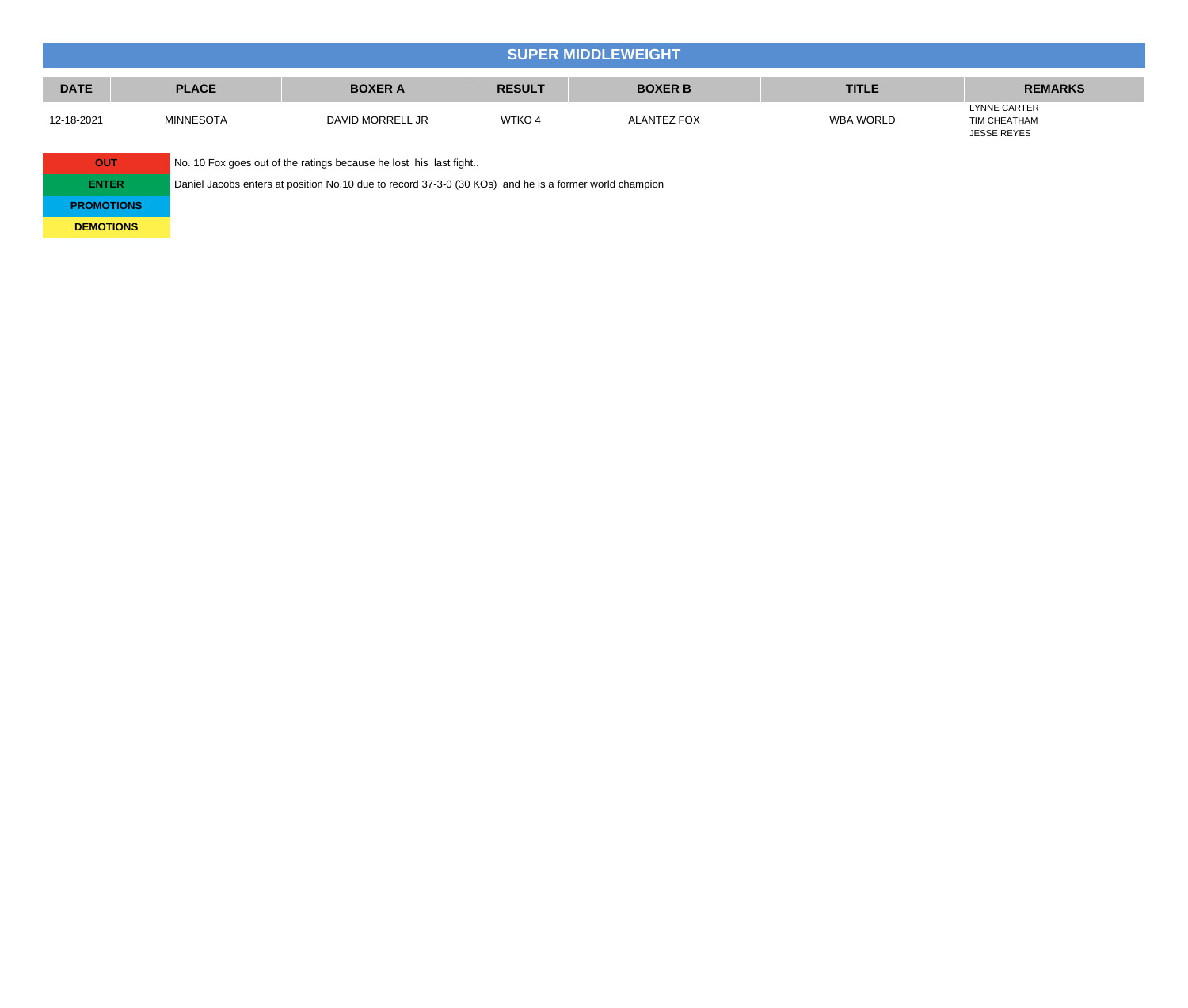| MIDDL       |              |                |               |                |              |                |
|-------------|--------------|----------------|---------------|----------------|--------------|----------------|
| <b>DATE</b> | <b>PLACE</b> | <b>BOXER A</b> | <b>RESULT</b> | <b>BOXER B</b> | <b>TITLE</b> | <b>REMARKS</b> |
|             |              |                |               |                |              |                |

| <b>OUT</b>        | No. 14 Derevyanchenko goes out of the ratings because he lost his last three fights |
|-------------------|-------------------------------------------------------------------------------------|
| <b>ENTER</b>      | Danny Dignum enters at position No.15 due to record                                 |
|                   | No.7 Muratov goes up to position No.5 due to Luis Arias demotion.                   |
| <b>PROMOTIONS</b> | No.9 Zerafa goes up to position No.7 due to Luis Arias demotion.                    |
|                   | No.14 Elbir goes up one position due to activity.                                   |
| <b>DEMOTIONS</b>  | No.5 Arias goes down to position No.9 because he lost his last fight.               |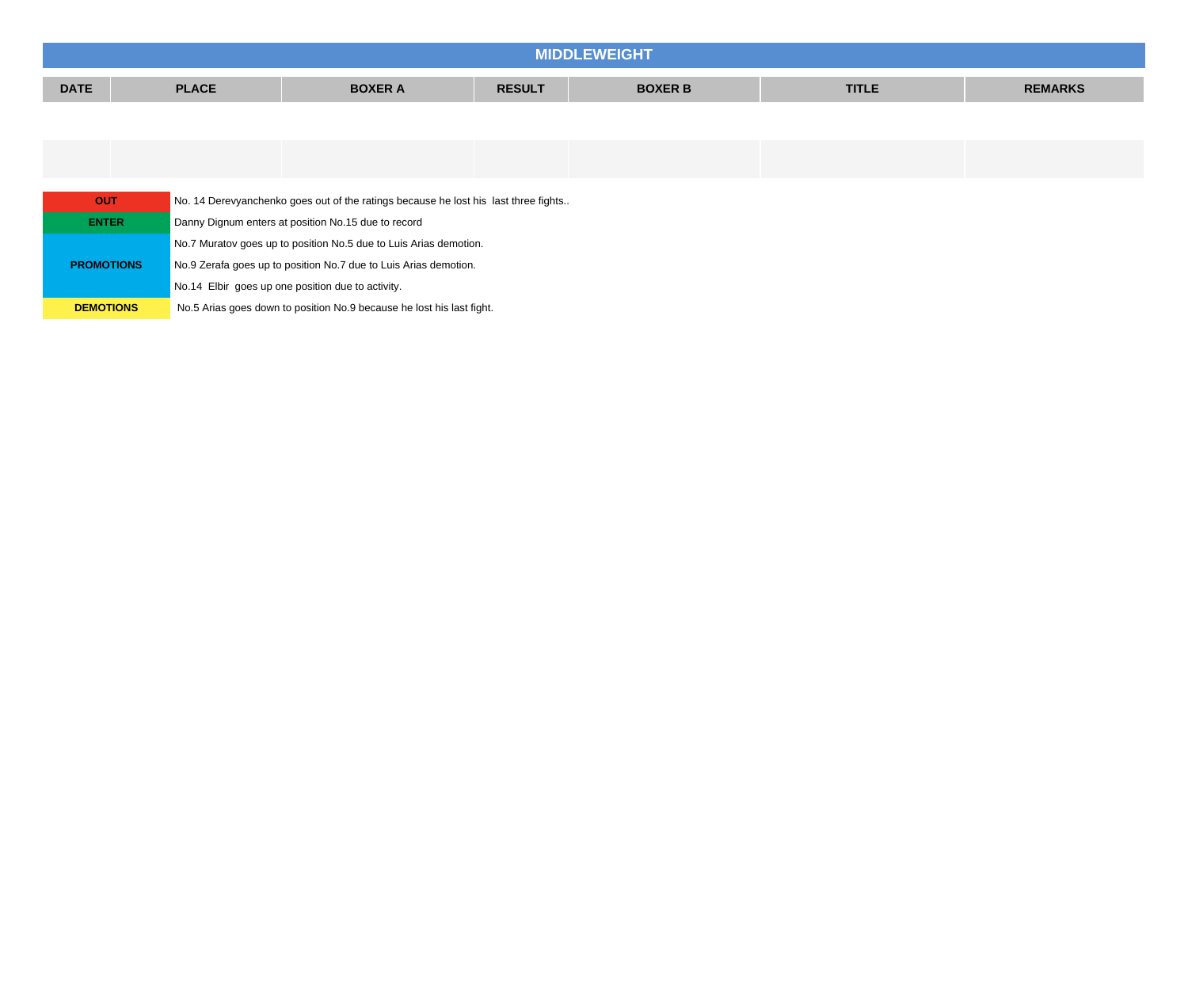|             | <b>SUPER WELTERWEIGHT</b> |                        |               |                |                        |                                                    |  |  |
|-------------|---------------------------|------------------------|---------------|----------------|------------------------|----------------------------------------------------|--|--|
| <b>DATE</b> | <b>PLACE</b>              | <b>BOXER A</b>         | <b>RESULT</b> | <b>BOXER B</b> | <b>TITLE</b>           | <b>REMARKS</b>                                     |  |  |
|             |                           |                        |               |                |                        |                                                    |  |  |
|             |                           |                        |               |                |                        |                                                    |  |  |
|             |                           |                        |               |                | <b>WBA ELIMINATORY</b> | LUIGI BOSCARELLI                                   |  |  |
| 12-17-2021  | <b>UZBEKISTAN</b>         | <b>ISRAIL MADRIMOV</b> | WTKO 9        | MICHEL SORO    | NO TITLE               | <b>GRZEGORZ MOLENDA</b><br><b>GRZEGORZ MOLENDA</b> |  |  |
|             |                           |                        |               |                |                        |                                                    |  |  |

| <b>OUT</b>        |                                                                                                 |
|-------------------|-------------------------------------------------------------------------------------------------|
| <b>ENTER</b>      |                                                                                                 |
|                   | No.2 Madrimov goes up to position No.1 because he won WBA Eliminator Fight against Michel Soro. |
| <b>PROMOTIONS</b> | No.6 Gomez goes up to position No.5 due to activity and won last fight.                         |
|                   | No.9 Ganbarov goes up to position No.7 due to activity.                                         |
|                   | No.11 Gonzalez goes up one position due to activity.                                            |
|                   | No.1 Soro goes down one position because he lost WBA Eliminatory Fight against Israil Madrimov. |
|                   | No.5 Kurbanov goes down one position due to Gomez promotion and inactivity.                     |
| <b>DEMOTIONS</b>  | No.7 Garcia goes down to position No.9 because he lost his last fight                           |
|                   | No.10 Papot goes down one position due to Gonzalez promotion.                                   |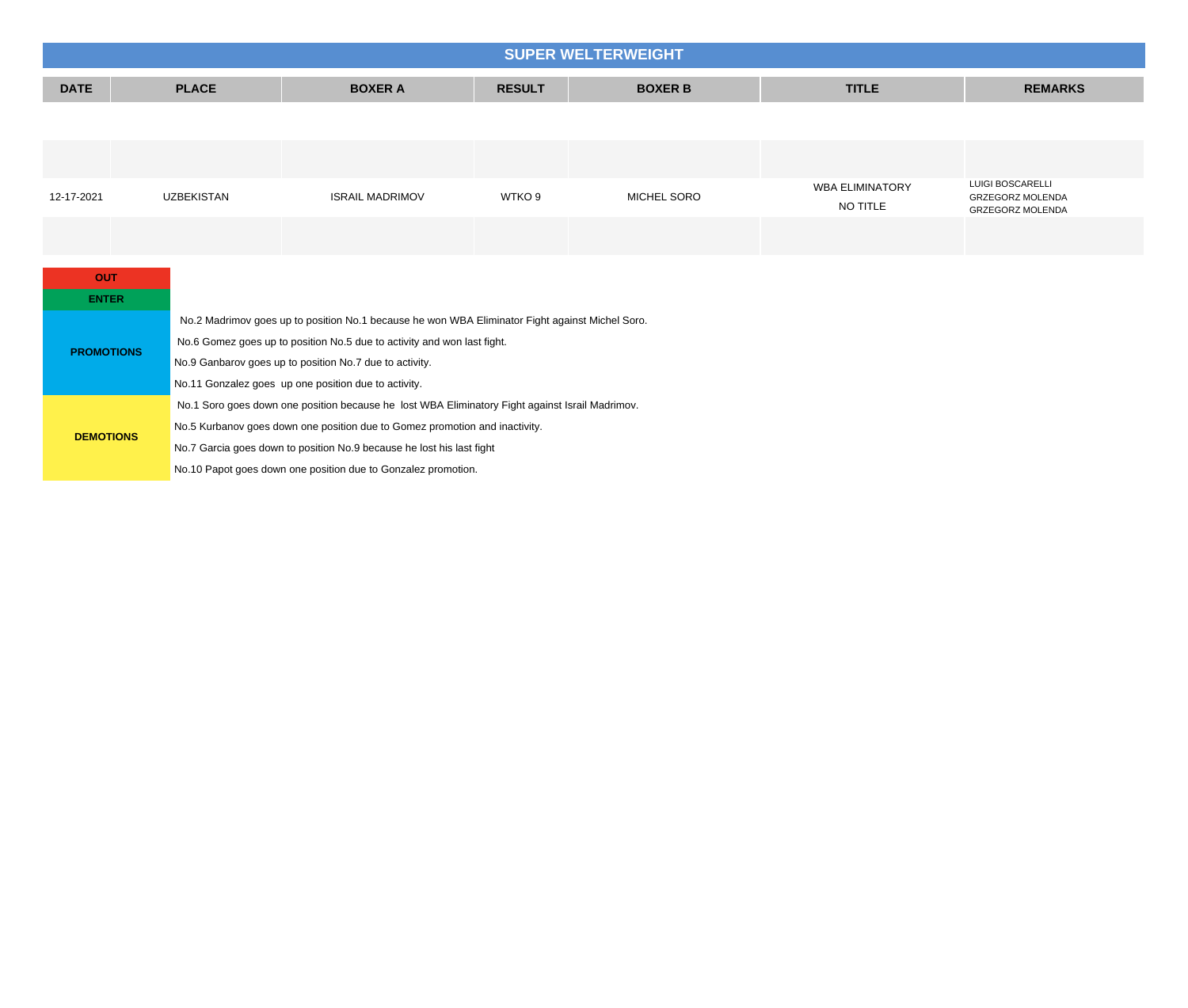|             | <b>WELTERWEIGHT</b> |                   |               |                      |                        |                                                                                  |  |
|-------------|---------------------|-------------------|---------------|----------------------|------------------------|----------------------------------------------------------------------------------|--|
| <b>DATE</b> | <b>PLACE</b>        | <b>BOXER A</b>    | <b>RESULT</b> | <b>BOXER B</b>       | <b>TITLE</b>           | <b>REMARKS</b>                                                                   |  |
| 12-11-2021  | <b>LIVERPOOL</b>    | <b>CONOR BENN</b> | WKO 4         | <b>CHRIS ALGIERI</b> | <b>WBA CONTINENTAL</b> | HOWARD JOHN FOSTER 30 - 26<br>JEAN ROBERT LAINE 30 - 26<br>PAWEL KARDYNI 30 - 26 |  |
| <b>OUT</b>  |                     |                   |               |                      |                        |                                                                                  |  |

| <b>ENTER</b>      |
|-------------------|
| <b>PROMOTIONS</b> |
| <b>DEMOTIONS</b>  |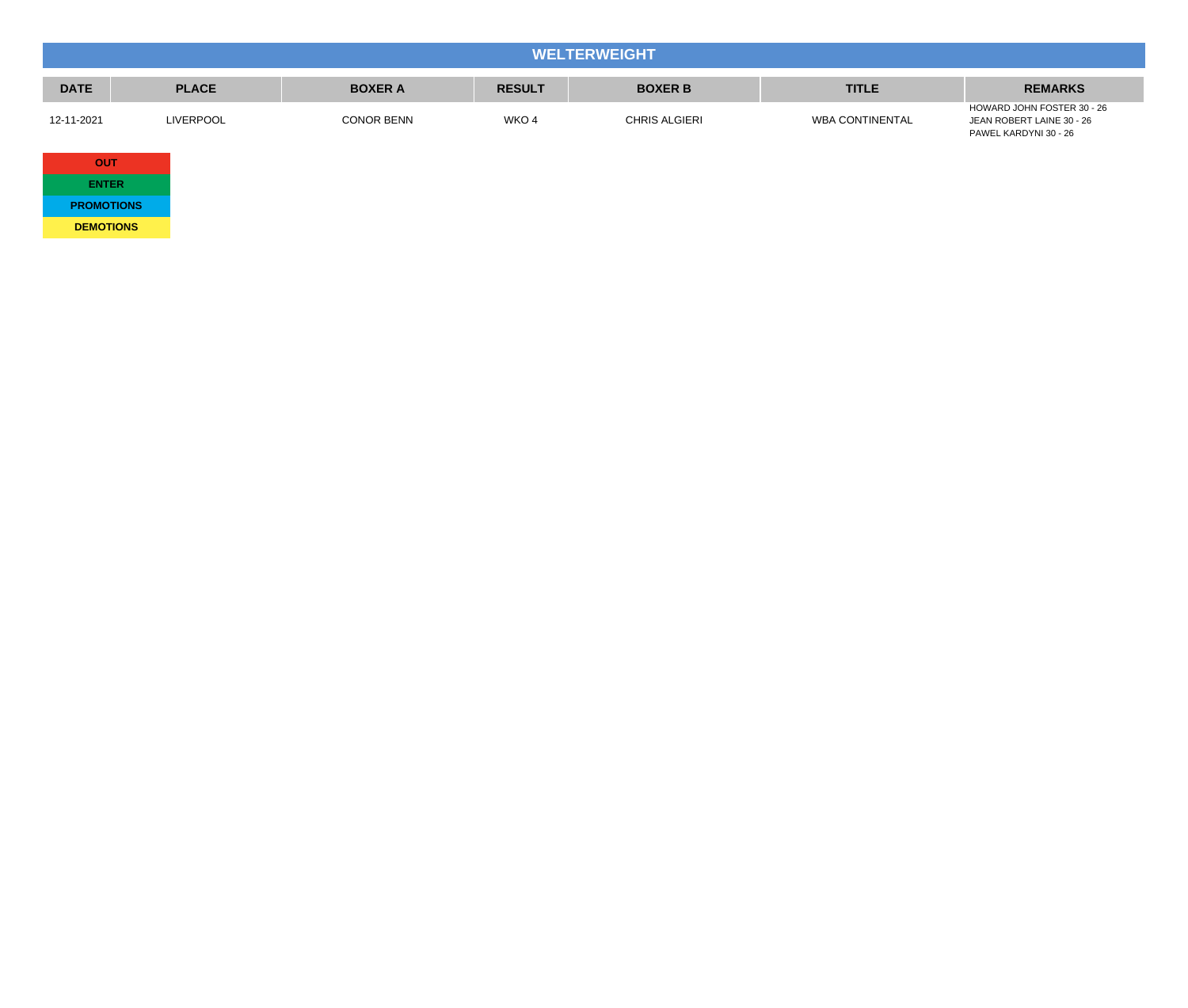| <b>SUPER LIGHTWEIGHT</b> |              |                |               |                |              |                |  |
|--------------------------|--------------|----------------|---------------|----------------|--------------|----------------|--|
| <b>DATE</b>              | <b>PLACE</b> | <b>BOXER A</b> | <b>RESULT</b> | <b>BOXER B</b> | <b>TITLE</b> | <b>REMARKS</b> |  |
|                          |              |                |               |                |              |                |  |
| <b>OUT</b>               |              |                |               |                |              |                |  |
| <b>ENTER</b>             |              |                |               |                |              |                |  |
| <b>PROMOTIONS</b>        |              |                |               |                |              |                |  |

**DEMOTIONS**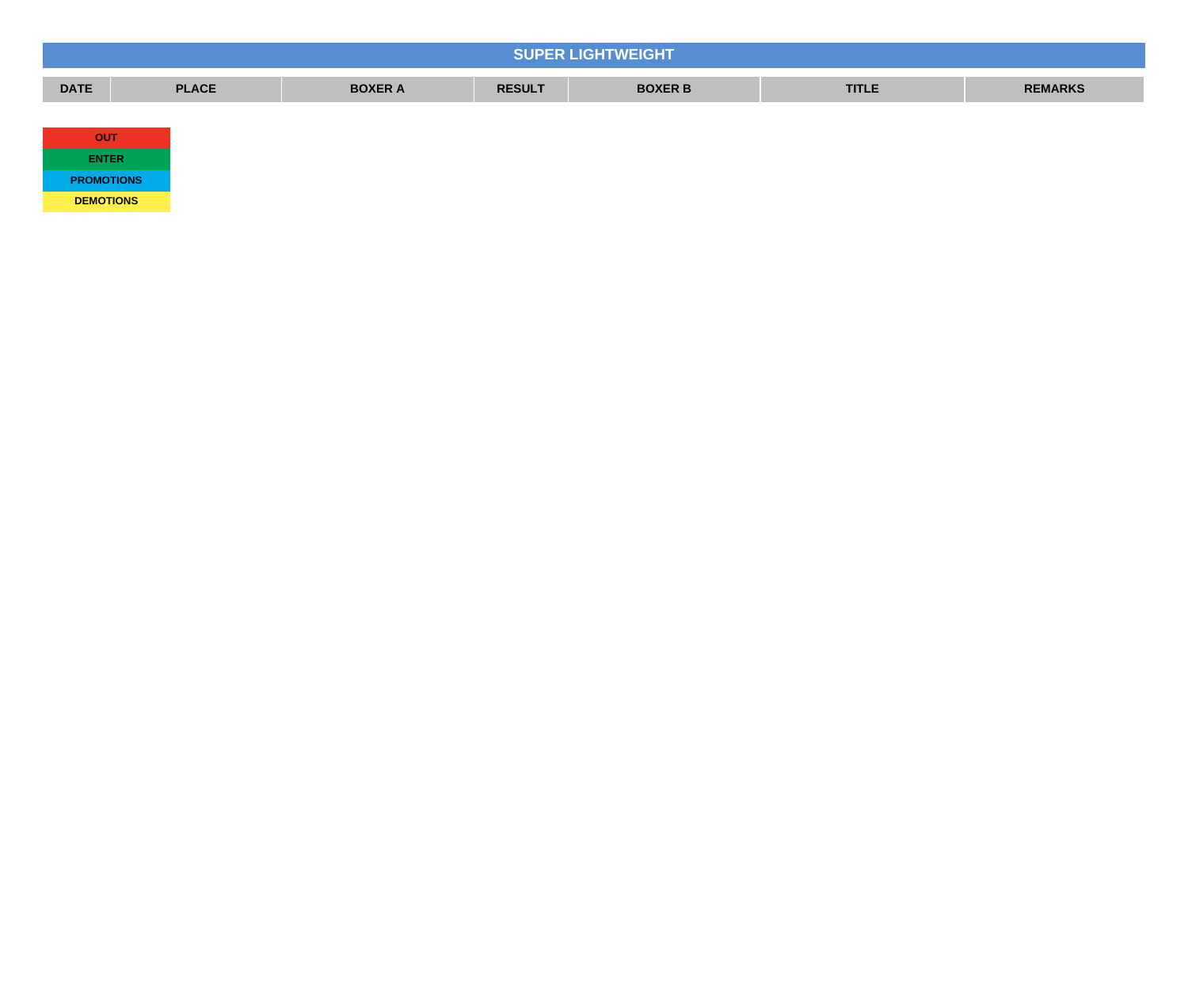|              | <b>LIGHTWEIGHT</b> |                                                                                           |                                                                                                |               |                   |              |                                                                          |  |  |  |
|--------------|--------------------|-------------------------------------------------------------------------------------------|------------------------------------------------------------------------------------------------|---------------|-------------------|--------------|--------------------------------------------------------------------------|--|--|--|
| <b>DATE</b>  |                    | <b>PLACE</b>                                                                              | <b>BOXER A</b>                                                                                 | <b>RESULT</b> | <b>BOXER B</b>    | <b>TITLE</b> | <b>REMARKS</b>                                                           |  |  |  |
| 12-05-2021   |                    | LOS ANGELES, CALIFORNIA                                                                   | <b>GERVONTA DAVIS</b>                                                                          | <b>WUD 12</b> | <b>ISAAC CRUZ</b> | WBA WORLD    | CARLA CAIZ 115 - 113<br>MAX DE LUCA 115 - 113<br>ZACHARY YOUNG 116 - 112 |  |  |  |
| <b>OUT</b>   |                    | No. 12 Cully goes out of the ratings because he will fight for another organization title |                                                                                                |               |                   |              |                                                                          |  |  |  |
|              |                    |                                                                                           | No. 14 Yoshino goes out of the ratings at the discretion of the ratings committee.             |               |                   |              |                                                                          |  |  |  |
| <b>ENTER</b> |                    | Ricky Burns enters at position No.12 due to activity and record 44-8-1 (16 KOs)           |                                                                                                |               |                   |              |                                                                          |  |  |  |
|              |                    |                                                                                           | Zapir Rasulov enter at position No. 15 because of his record and activity                      |               |                   |              |                                                                          |  |  |  |
|              |                    |                                                                                           | No.11 Zepeda goes up to position No.7 due to activity and he won WBA Continental America title |               |                   |              |                                                                          |  |  |  |

No. 15 Frenois goes up one position due to Yoshino removal

**PROMOTIONS**

**DEMOTIONS** No.7 Andreev, No.8 Corrales go down one position due to Zepeda promotion.

No.9 Cruz Gonzalez goes down to positions because he lost the last fight against Davies.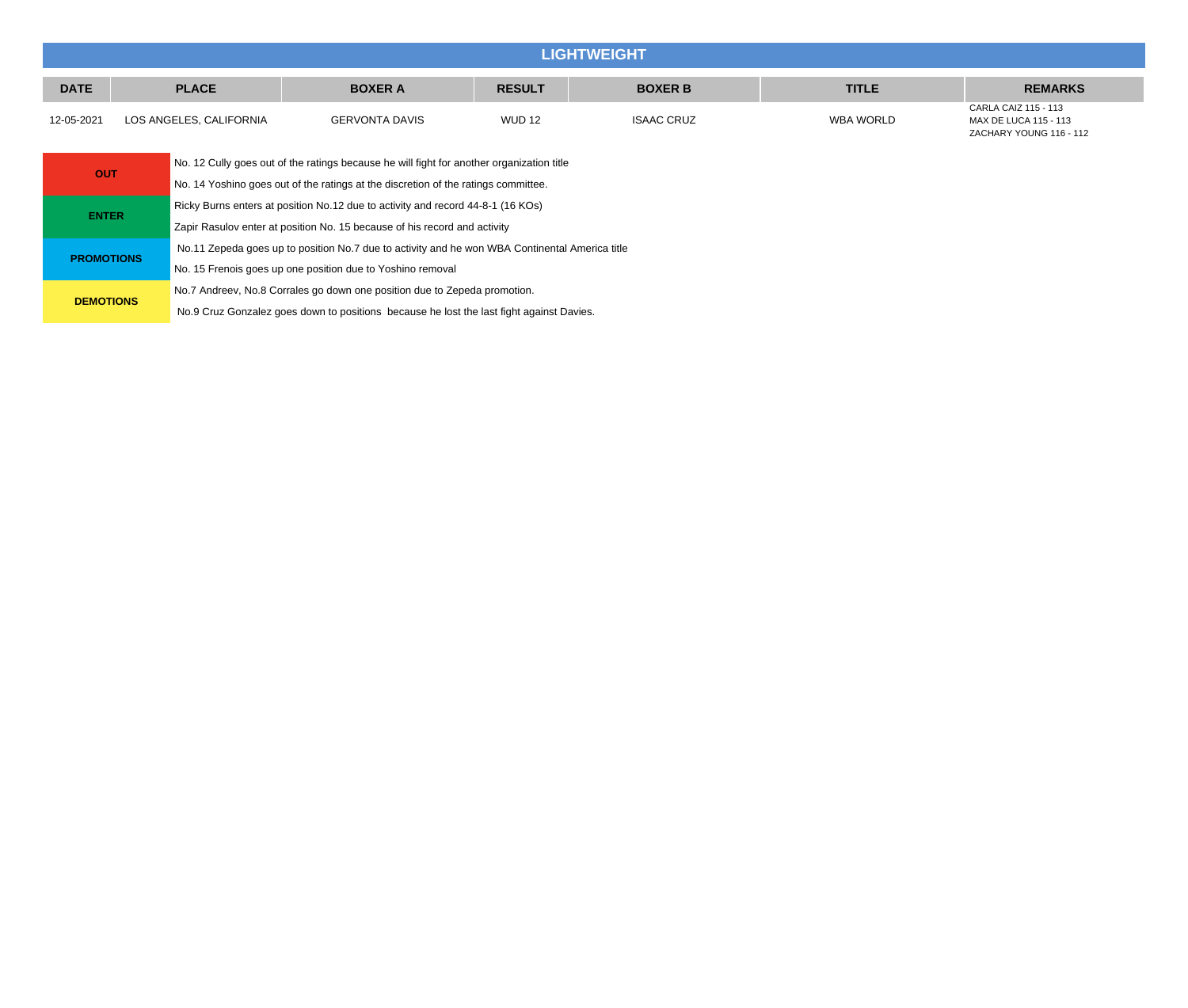|             | <b>SUPER FEATHERWEIGHT</b>                                                                            |                        |               |                |                 |                                                                             |  |  |  |  |
|-------------|-------------------------------------------------------------------------------------------------------|------------------------|---------------|----------------|-----------------|-----------------------------------------------------------------------------|--|--|--|--|
| <b>DATE</b> | <b>PLACE</b>                                                                                          | <b>BOXER A</b>         | <b>RESULT</b> | <b>BOXER B</b> | <b>TITLE</b>    | <b>REMARKS</b>                                                              |  |  |  |  |
| 12-18-2021  | SAN ANTONIO, TEXAS                                                                                    | <b>LAMONT ROACH JR</b> | <b>WUD 10</b> | RENE ALVARADO  | <b>WBA NABA</b> | WILFREDO ESPERON 98 - 92<br>URSOLO PEREZ 98 - 92<br>JAVIER ALVAREZ 100 - 90 |  |  |  |  |
|             |                                                                                                       |                        |               |                |                 |                                                                             |  |  |  |  |
|             | <b>OUT</b><br>No. 11 Lopez out of this rating because he requested reclassification in featherweight. |                        |               |                |                 |                                                                             |  |  |  |  |

| Eduardo Hernandez enters at position No.11 due to activity and record 31-1-0 (28 KOs)             |  |  |  |  |  |
|---------------------------------------------------------------------------------------------------|--|--|--|--|--|
| No.10 Roach ir goes up to position No.5 because he won WBA NABA against Rene Alvarado.            |  |  |  |  |  |
| No.13 Zaurbek goes up to position No.10 because he won last fight by TKO6.                        |  |  |  |  |  |
| No.5 Nunez go down one position due to Roach ir promotion.                                        |  |  |  |  |  |
| No.6 Alvarado goes down to position No.13 because he lost his last fight against Lamont Roach jr. |  |  |  |  |  |
|                                                                                                   |  |  |  |  |  |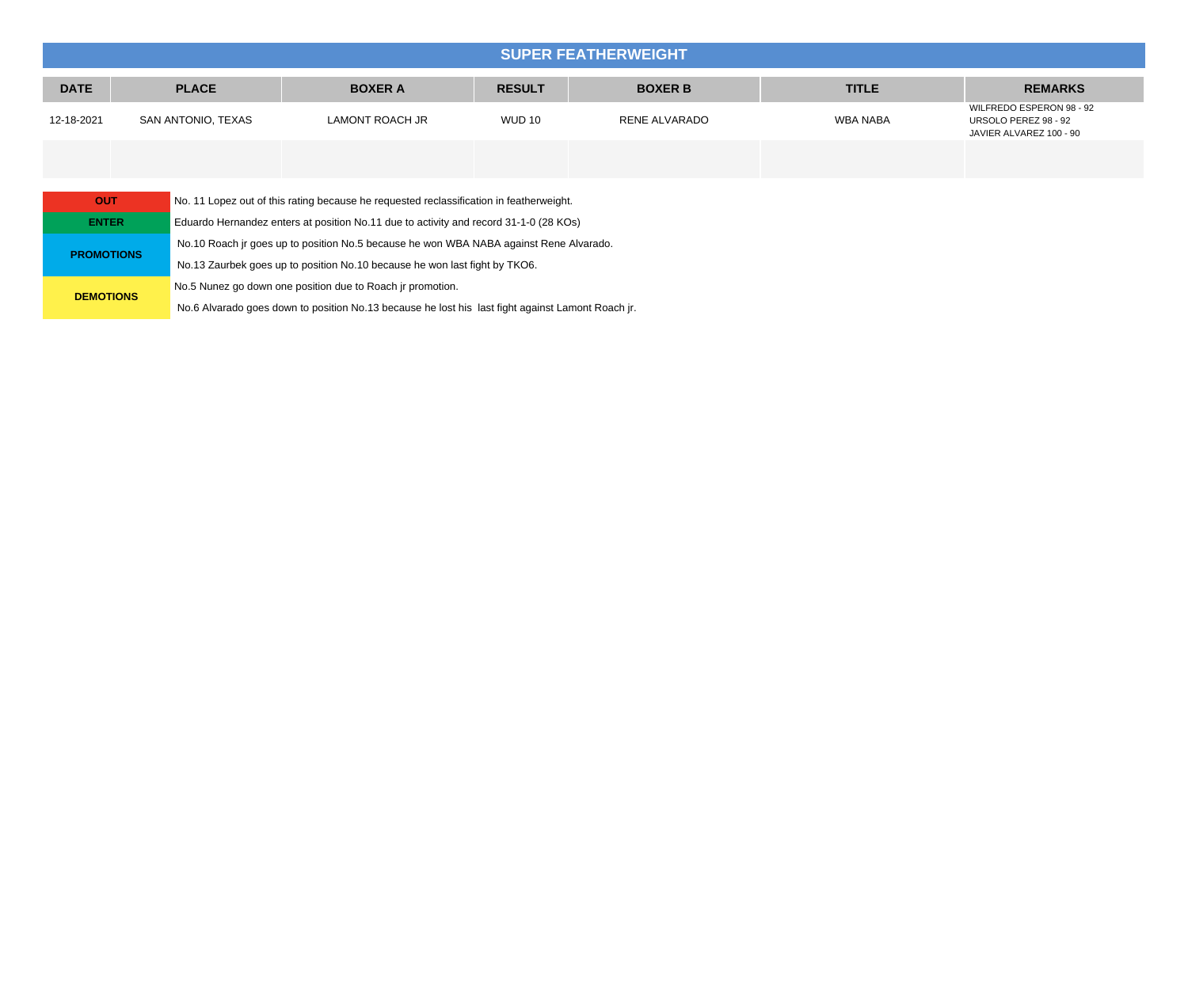| <b>FEATHERWEIGHT</b>                                                                             |  |  |  |  |  |                |  |  |
|--------------------------------------------------------------------------------------------------|--|--|--|--|--|----------------|--|--|
| <b>DATE</b><br><b>PLACE</b><br><b>TITLE</b><br><b>BOXER B</b><br><b>RESULT</b><br><b>BOXER A</b> |  |  |  |  |  | <b>REMARKS</b> |  |  |
|                                                                                                  |  |  |  |  |  |                |  |  |

|                   | No. 11 Lowe goes out of the ratings because he lost to Luis Alberto Lopez No. 14 Vasquez goes out of the ratings due to inactivity. |
|-------------------|-------------------------------------------------------------------------------------------------------------------------------------|
| <b>OUT</b>        | No. 14 Vasquez goes out of the ratings due to inactivity.                                                                           |
|                   | No. 15 Melian goes out of the ratings due to inactivity.                                                                            |
|                   | Luis Alberto Lopez enters at position No.11 because he defeated Lowe                                                                |
| <b>ENTER</b>      | Otabek Kholmatov enters at position 14 due to activity and record 9-0-0 (9 KOs)                                                     |
|                   | Arnold Khegai enters at position No.15 due to his record 17-1-1 10 (KOs)                                                            |
|                   | No.7 Gill goes up to position No.6 due to activity.                                                                                 |
| <b>PROMOTIONS</b> | No.10 Gill goes up to position No.5 because he defeated Padilla                                                                     |
|                   | No.4 Garcia goes down one position due to Ward promotion. No.5 Padilla goes down to position No.10 because he lost vs. Ward.        |
| <b>DEMOTIONS</b>  | No.5 Padilla goes down to position No.10 because he lost vs. Ward.                                                                  |
|                   | No.6 Xu goes down one position due to Gill promotion and inactivity.                                                                |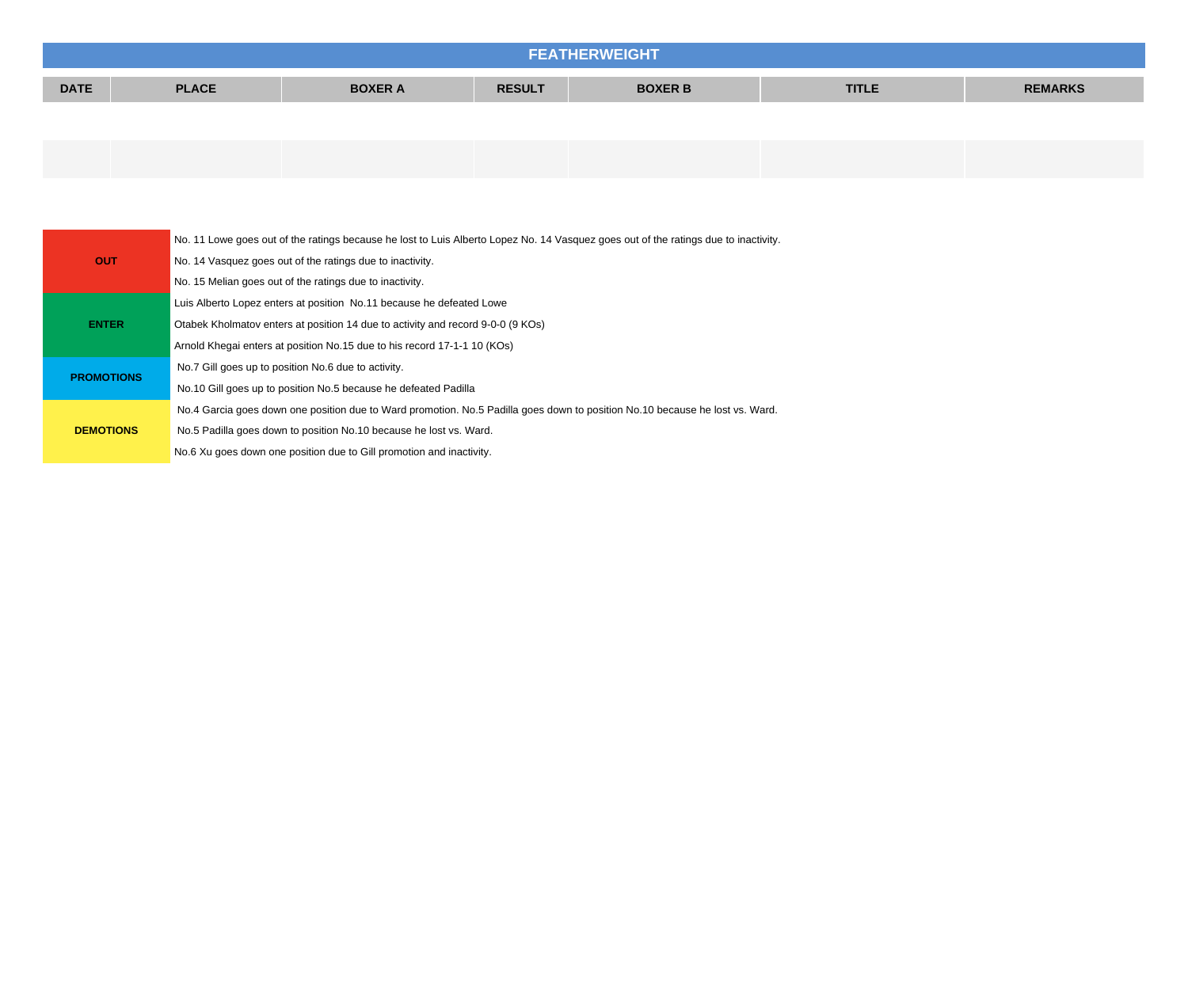|              | <b>SUPER BANTAMWEIGHT</b>                                                            |                                                       |               |                |                                    |                |  |  |  |
|--------------|--------------------------------------------------------------------------------------|-------------------------------------------------------|---------------|----------------|------------------------------------|----------------|--|--|--|
| <b>DATE</b>  | <b>PLACE</b>                                                                         | <b>BOXER A</b>                                        | <b>RESULT</b> | <b>BOXER B</b> | <b>TITLE</b>                       | <b>REMARKS</b> |  |  |  |
| 12-11-2021   | <b>MEXICO CITY</b>                                                                   | <b>TOMOKI KAMEDA</b>                                  | <b>WUD 12</b> | YONFREZ PAREJO | <b>WBA ELIMINATORY</b><br>NO TITLE |                |  |  |  |
| <b>OUT</b>   | No. 10 Parejo goes out of the ratings because he lost his last fight                 |                                                       |               |                |                                    |                |  |  |  |
| <b>ENTER</b> | Shabaz Masoud enters at position No.15 due to his record 9-0-0 (2 KOs) and activity. |                                                       |               |                |                                    |                |  |  |  |
|              |                                                                                      | No.5 Kameda goes up to position No.3 due to activity. |               |                |                                    |                |  |  |  |

**PROMOTIONS** No.11 Carrillo, No.12 Sanmartin, No.13 Nunez, No.14 Castro and No.15 Pedroza go up one position due to Parejo removal

**DEMOTIONS** No.3 Roman, No.4 Plania go down one position due to Kameda promotion.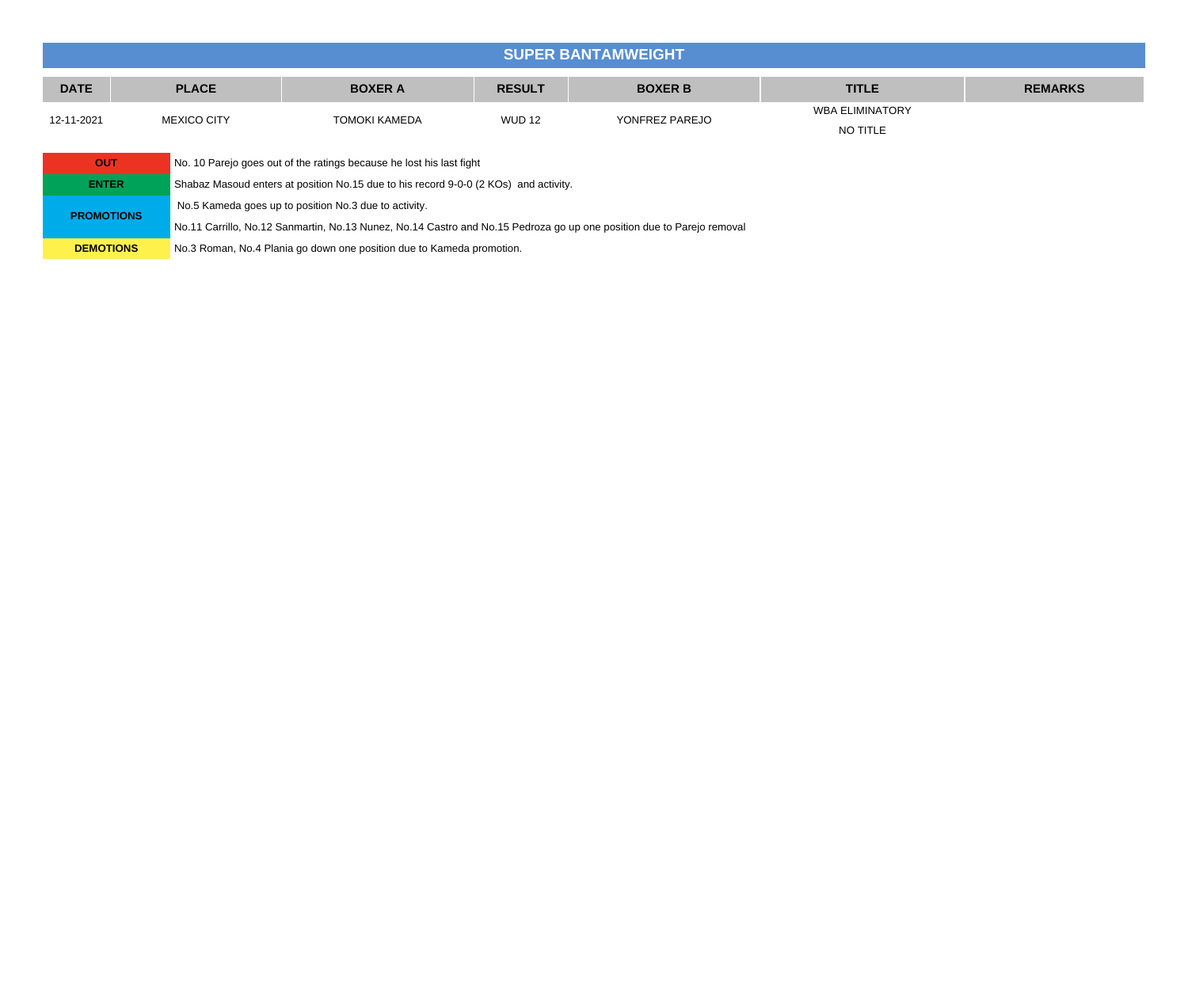|             | <b>BANTAMWEIGHT</b> |                |               |                    |                 |                                                       |  |  |  |
|-------------|---------------------|----------------|---------------|--------------------|-----------------|-------------------------------------------------------|--|--|--|
| <b>DATE</b> | <b>PLACE</b>        | <b>BOXER A</b> | <b>RESULT</b> | <b>BOXER B</b>     | <b>TITLE</b>    | <b>REMARKS</b>                                        |  |  |  |
| 12-14-2021  | KOKUGIKAN           | NAOYA INOUE    | WTKO 8        | <b>ARAN DIPAEN</b> | WBA SUPER WORLD | YUJI FUKUCHI<br>NOBUTO IKEHARA<br><b>BINEY MARTIN</b> |  |  |  |
|             |                     |                |               |                    |                 |                                                       |  |  |  |

| <b>OUT</b>        |                                                                                           |  |  |  |
|-------------------|-------------------------------------------------------------------------------------------|--|--|--|
| <b>ENTER</b>      |                                                                                           |  |  |  |
|                   | No.8 Sultan goes up one position due to Plange demotion.                                  |  |  |  |
| <b>PROMOTIONS</b> | No.11 Sanchez, No.12 Moloney and No.13 Salapat go up one position due to Dipaen demotion. |  |  |  |
|                   | No.15 Konki goes up to position No. 13 due to Dipaen demotion.                            |  |  |  |
|                   | No.7 Plange goes down to position No.8 due to inactivity.                                 |  |  |  |
| <b>DEMOTIONS</b>  | No.10 Dipaen goes down to position No.15 because he lost last fight against WBA Champion  |  |  |  |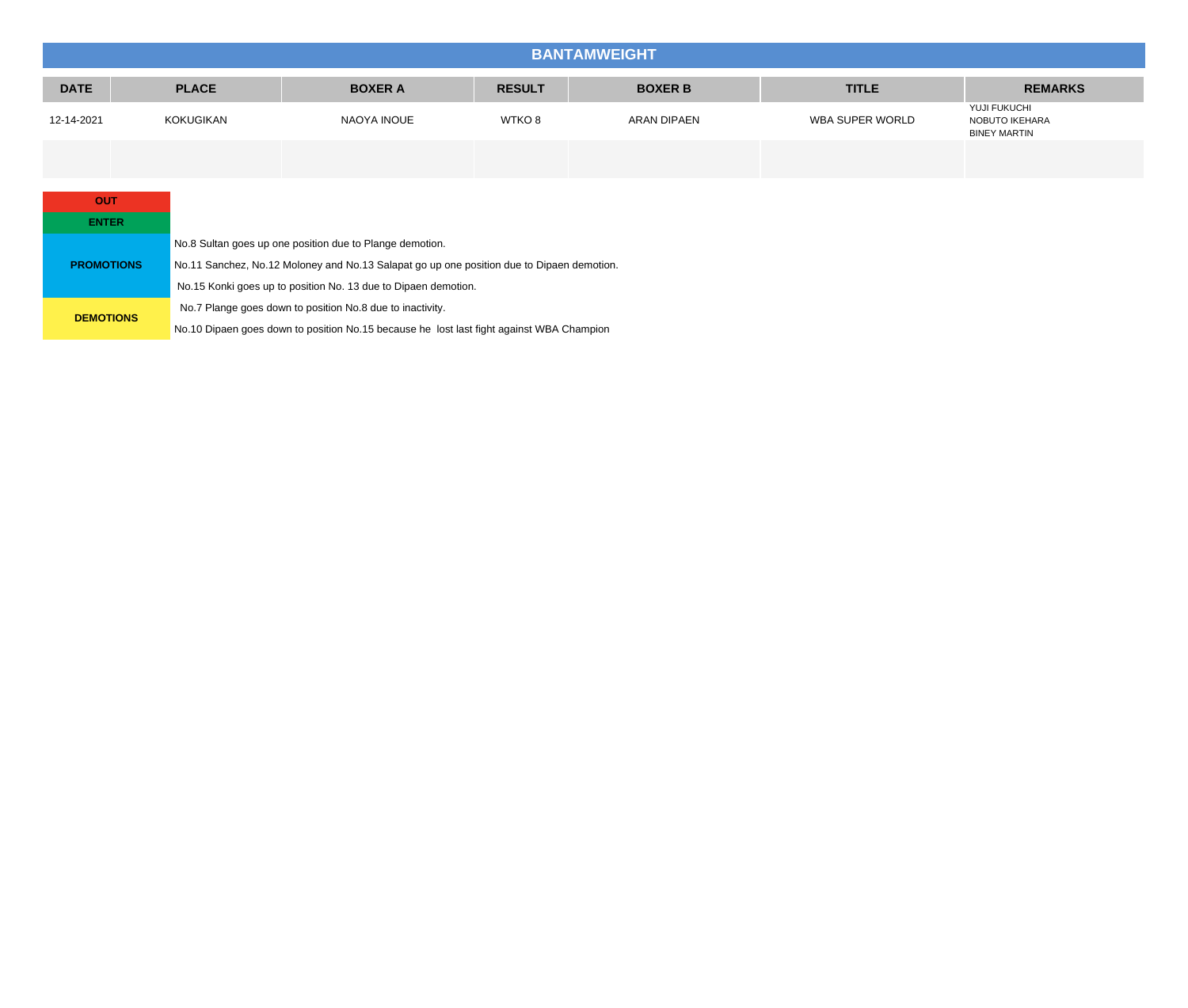| <b>SUPER FLYWEIGHT</b> |              |                |               |                |              |                |  |
|------------------------|--------------|----------------|---------------|----------------|--------------|----------------|--|
| <b>DATE</b>            | <b>PLACE</b> | <b>BOXER A</b> | <b>RESULT</b> | <b>BOXER B</b> | <b>TITLE</b> | <b>REMARKS</b> |  |
|                        |              |                |               |                |              |                |  |

| OUT               | No. 11 Fukunaga goes out of the ratings because he will fight for another organization World title. |
|-------------------|-----------------------------------------------------------------------------------------------------|
| <b>ENTER</b>      | Kenta Nakagawa enters at position No.11 due to his record 20-1-1 (12 KOs)                           |
| <b>PROMOTIONS</b> | No.13 Edwards goes up to position No.10 because he won last fight.                                  |
|                   | No.15 Jimenez goes up to position No.12 because he won last fight.                                  |
| <b>DEMOTIONS</b>  | No.11 Batista, No.12 Argilagos go down two positions due to Edwards promotion.                      |
|                   | No.14 Patel goes down one position due to Jimenez promotion.                                        |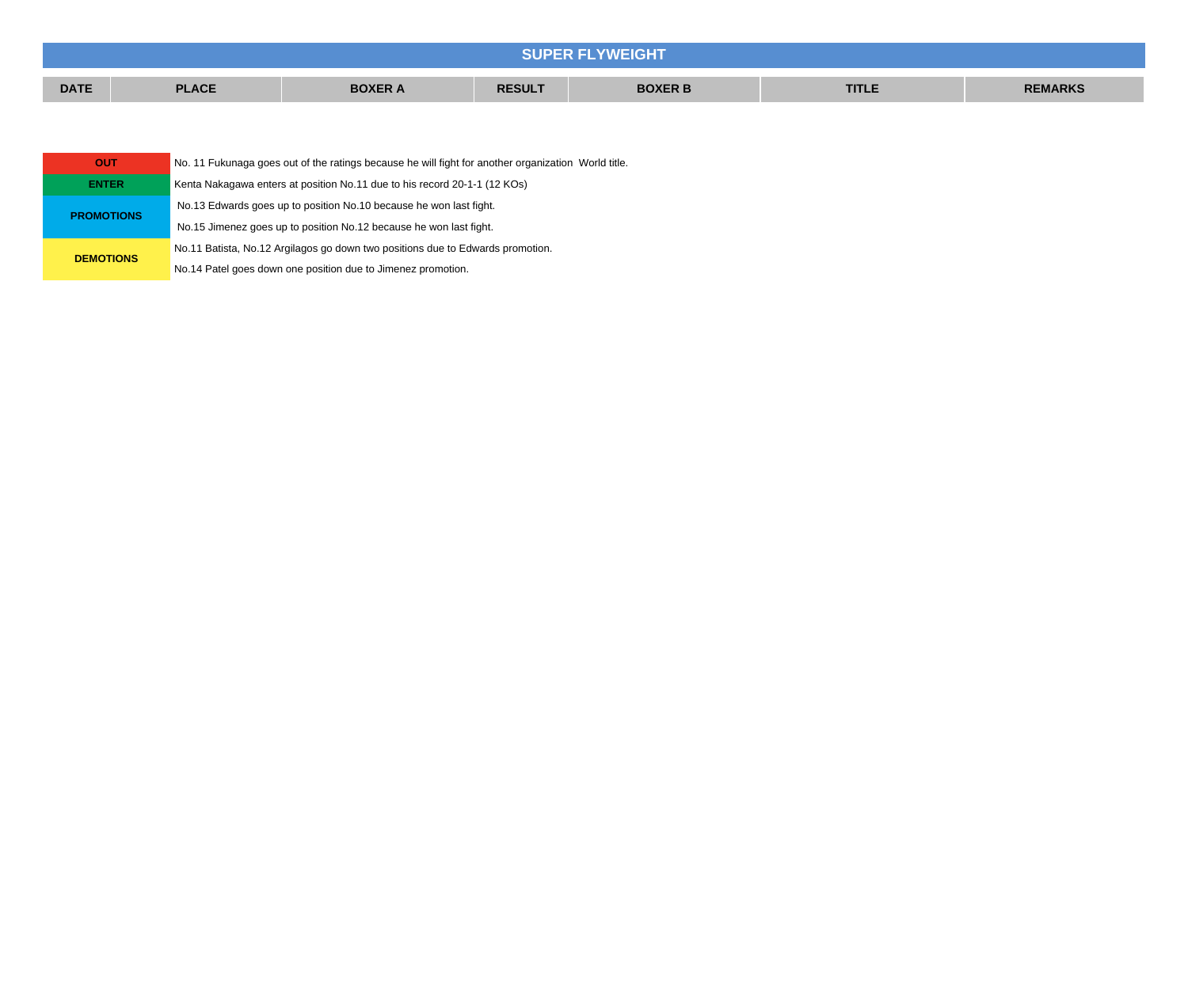|                                   | <b>FLYWEIGHT</b>         |                                                       |                   |                         |              |                                                                      |  |  |  |  |
|-----------------------------------|--------------------------|-------------------------------------------------------|-------------------|-------------------------|--------------|----------------------------------------------------------------------|--|--|--|--|
| <b>DATE</b>                       | <b>PLACE</b>             | <b>BOXER A</b>                                        | <b>RESULT</b>     | <b>BOXER B</b>          | <b>TITLE</b> | <b>REMARKS</b>                                                       |  |  |  |  |
|                                   |                          |                                                       |                   |                         |              |                                                                      |  |  |  |  |
| 12-03-2021                        | BILBAO ARENA, BILBAO     | SAMUEL CARMONA                                        | WTKO <sub>1</sub> | LUIS FERNANDO VILLA     | NO TITLE     |                                                                      |  |  |  |  |
| 12-04-2021                        | ESTADIO MUNICIPAL, LO BA | ANDRES CAMPOS                                         | WUD 10            | SEBASTIAN GOMEZ SANCHEZ | NO TITLE     | <b>HECTOR GUERRA</b><br><b>RICARDO SMITH</b><br><b>JORGE TRIPODI</b> |  |  |  |  |
| <b>OUT</b>                        |                          |                                                       |                   |                         |              |                                                                      |  |  |  |  |
| <b>ENTER</b><br><b>PROMOTIONS</b> |                          | No.5 Sandoval goes up to position No.4 por actividad. |                   |                         |              |                                                                      |  |  |  |  |

**DEMOTIONS** No.4 Ramos goes down one position due to Sandoval promotion.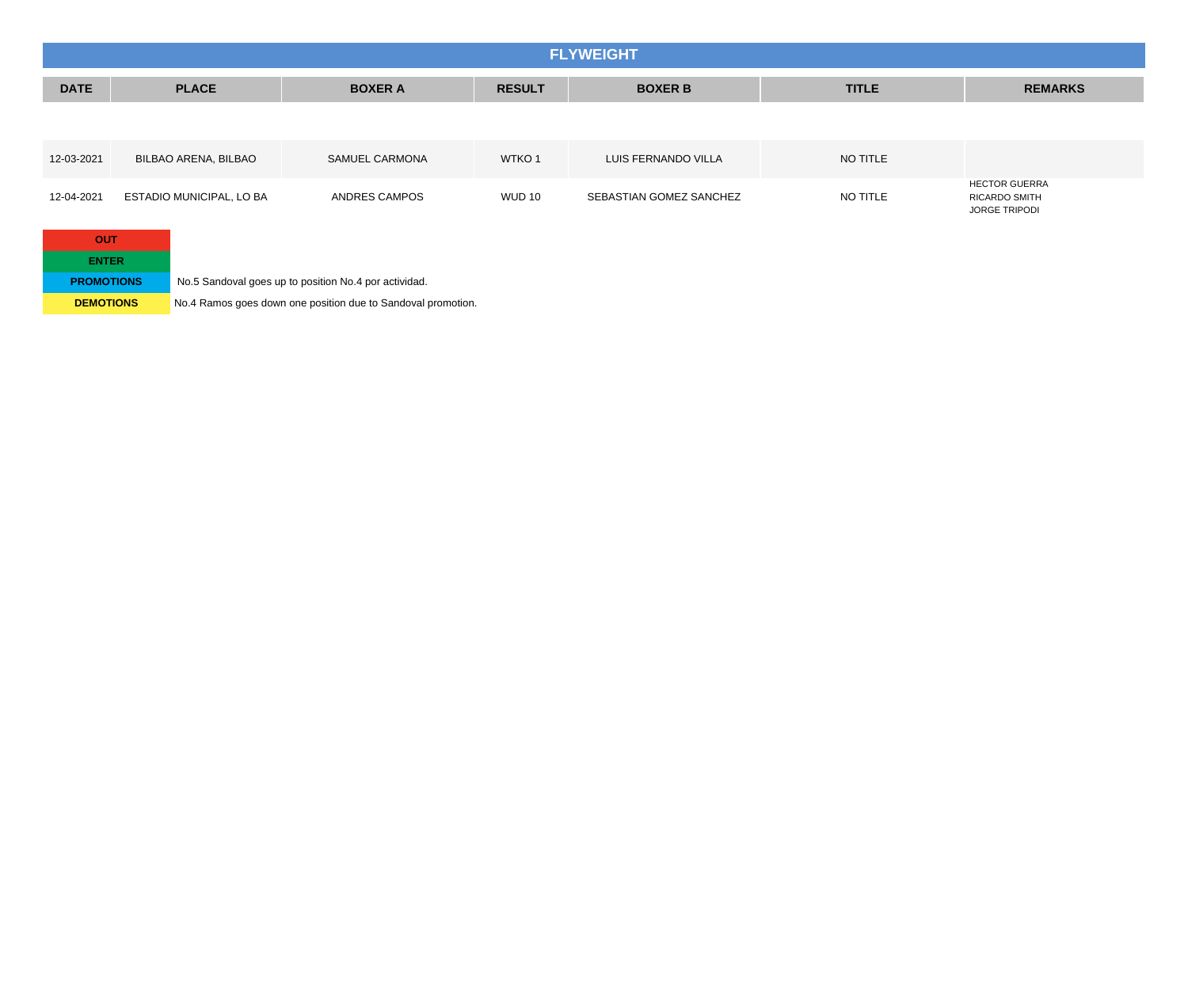| <b>LIGHT FLYWEIGHT</b> |              |                |               |                |              |                |  |  |
|------------------------|--------------|----------------|---------------|----------------|--------------|----------------|--|--|
| <b>DATE</b>            | <b>PLACE</b> | <b>BOXER A</b> | <b>RESULT</b> | <b>BOXER B</b> | <b>TITLE</b> | <b>REMARKS</b> |  |  |
|                        |              |                |               |                |              |                |  |  |
| <b>OUT</b>             |              |                |               |                |              |                |  |  |
| <b>ENTER</b>           |              |                |               |                |              |                |  |  |
| <b>PROMOTIONS</b>      |              |                |               |                |              |                |  |  |

**DEMOTIONS**